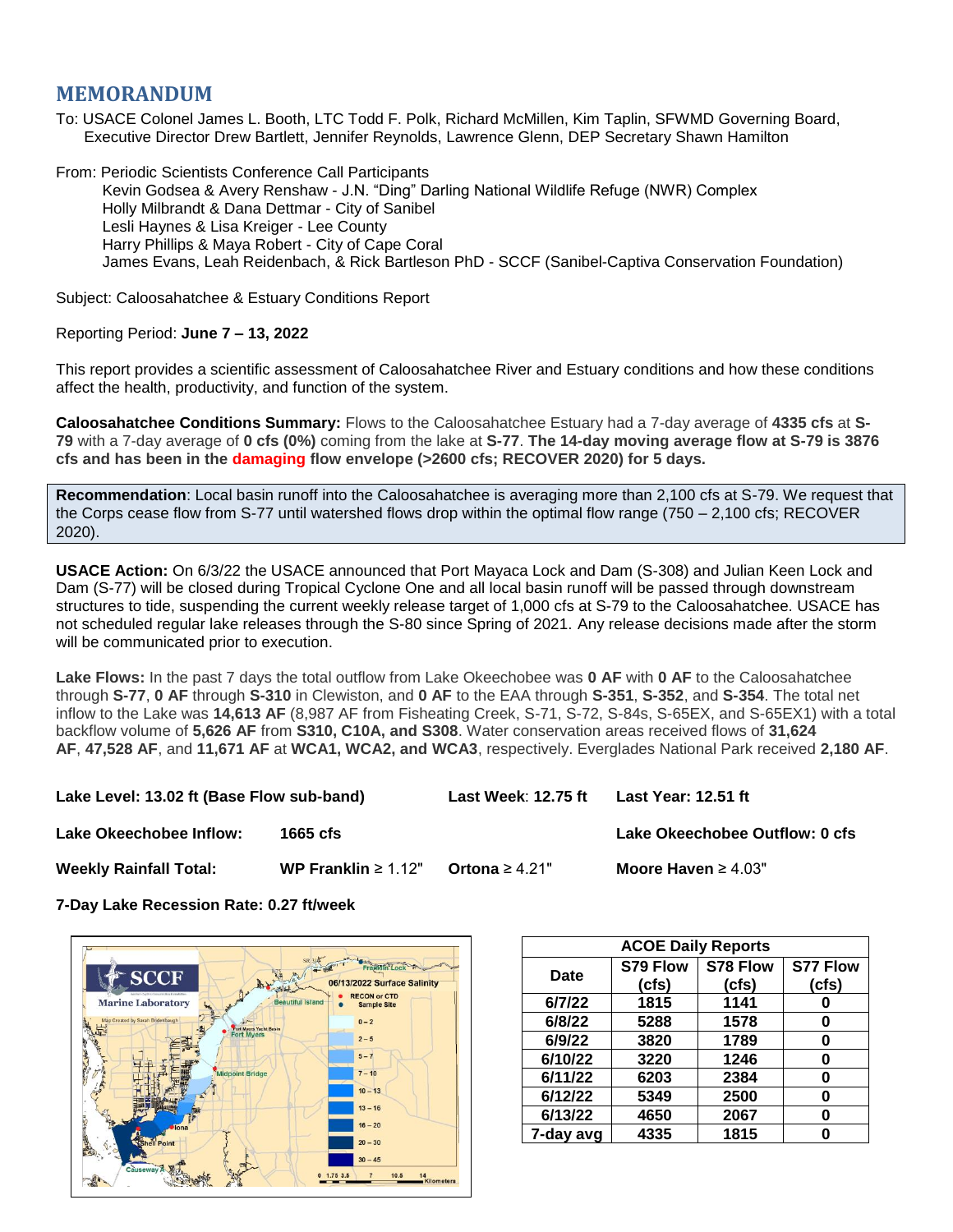## **Caloosahatchee Estuary Page 2 of 3**



OAI322

OZI322

| <b>Light Penetration</b> |              |                         |                  |                                |  |  |  |
|--------------------------|--------------|-------------------------|------------------|--------------------------------|--|--|--|
| <b>Site</b>              | 25% Iz       | Target<br><b>Values</b> | <b>Turbidity</b> | <b>Target</b><br><b>Values</b> |  |  |  |
|                          | meters       |                         | <b>NTU</b>       |                                |  |  |  |
| <b>Fort Myers</b>        | <b>ND</b>    | > 1                     | <b>ND</b>        | < 18                           |  |  |  |
| <b>Shell Point</b>       | $1.28^\circ$ | >2.2                    | 1.8              | < 18                           |  |  |  |
| Causeway                 | $1.76^\circ$ | > 2.2                   | 0.8              | < 5                            |  |  |  |

*25% Iz is the depth (z) where irradiance (I) is 25% of surface irradiance. Target values indicate the depth of light penetration needed for healthy seagrass.* m measured, c calculated

**Cyanobacteria Status:** On 6/13/22 sampling for cyanobacteria by the Lee County Environmental Lab reported **the presence** of cyanobacteria at the **Alva Boat Ramp** and **Davis Boat Ramp** as sparse specks. *Microcystis* and *Dolichospermum* were **moderately abundant** at **North Shore Park** with specks and accumulation onshore.

Ô

OGI322

**Upper Estuary Conditions:** The 30-day average surface salinity at the Fort Myers Yacht Basin was 4.3 psu, within the suitable range for tape grass.

**Lower Estuary Conditions:** The average salinity at Shell Point RECON was 20 psu, within the optimal range for oysters. *Coscinodiscus* was abundant (90,000 cells/L) at the Causeway on 6/13/22.

| <b>Monitor Site</b>           | Salinity (psu) <sup>a</sup>   | Diss $O2$    | <b>FDOM</b>    | Chlorophyll   |
|-------------------------------|-------------------------------|--------------|----------------|---------------|
|                               | [previous week]<br>$(mg/L)^b$ |              | $(q$ sde $)^c$ | $(\mu g/L)^d$ |
| <b>Beautiful Island</b>       | $0.2 - 0.3$ [0.3 - 1.3]       | -------      | 205            | -------       |
| <b>Fort Myers Yacht Basin</b> | $0.3 - 2.7$ [1.6 - 6.5]       |              | 199            | -------       |
| <b>Shell Point</b>            | $7.9 - 30$ [13 - 34]          | $3.7 - 6.9$  | 100            | 3.3           |
| <b>McIntyre Creek</b>         | $25.4 - 30.3$ [19.4 - 33.2]   | $2.6 - 11.1$ |                | -------       |
| <b>Tarpon Bay</b>             | $25.0 - 32.3 [26.5 - 34.8]$   | $3.8 - 9.0$  |                |               |
| <b>Wulfert Flats</b>          | --------                      |              |                | -------       |

## **Water Quality Conditions**

12/321

**Red values are outside of the preferred range.**

**<sup>a</sup> Salinity target values: BI < 5, FM < 10, SP = 10 – 30**

**<sup>b</sup> Dissolved O<sup>2</sup> target values: all sites > 4**

**<sup>c</sup> FDOM target values: BI < 70, FM < 70, SP < 11**

**<sup>d</sup> Chlorophyll target values: BI < 11, FM < 11, SP < 11** 

**<sup>s</sup> Single sonde lower and surface layer or surface grab lab measurement**

**------- no data**

**Red Tide:** On 6/10/22, the FWC reported that the red tide organism, *Karenia brevis* was observed at very low concentrations offshore of Lee County, background concentrations in Collier County, and background concentrations offshore of Monroe County.

**Wildlife Impacts:** In the past week (6/6 – 6/11), the CROW wildlife hospital on Sanibel received 3 toxicosis patients: 1 black crowned night heron (still at CROW), 1 brown pelican (still at CROW), and 1 anhinga (died).

**Shellfish Advisory:** Shellfish harvest area **#6222/6232 Pine Island Sound Section 2 and 3 Shellfish Harvest Area (Matlacha Pass)** was **RE-OPENED** by the Florida Department of Agriculture and Consumer Services as of **6/10/22.**